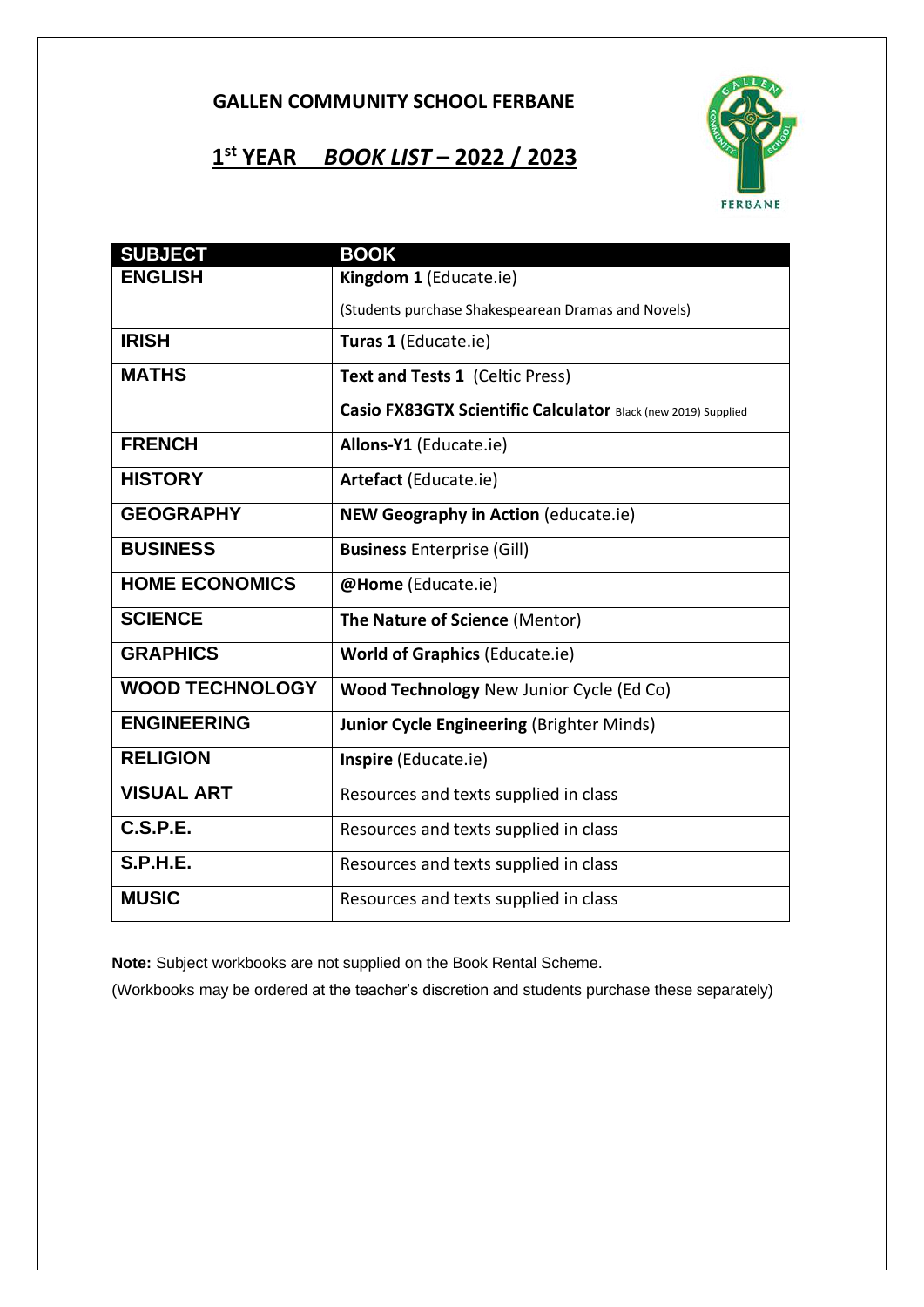# **2 nd YEAR** *BOOK LIST* **– 2022 / 2023**



| <b>SUBJECT</b>         | <b>BOOK</b>                                         |
|------------------------|-----------------------------------------------------|
| <b>ENGLISH</b>         | Kingdom 2 (Educate.ie)                              |
|                        | (Students purchase Shakespearean Dramas and Novels) |
| <b>IRISH</b>           | Turas 3 (Educate.ie)                                |
| <b>MATHS</b>           | Text and Tests 2 Ordinary Level (Celtic Press)      |
|                        | Text and Tests 2 Higher Level (Celtic Press)        |
| <b>FRENCH</b>          | Allons-y2 (Educate.ie)                              |
| <b>HISTORY</b>         | Artefact (Educate.ie)                               |
| <b>GEOGRAPHY</b>       | <b>NEW Geography in Action (Educate.ie)</b>         |
| <b>BUSINESS</b>        | <b>Business Enterprise (Gill)</b>                   |
| <b>HOME ECONOMICS</b>  | @Home (Educate.ie)                                  |
| <b>SCIENCE</b>         | The Nature of Science (Mentor)                      |
| <b>GRAPHICS</b>        | <b>World of Graphics (Educate.ie)</b>               |
| <b>WOOD TECHNOLOGY</b> | <b>Wood Technology New Junior Cycle (Edco)</b>      |
| <b>ENGINEERING</b>     | <b>Junior Cycle Engineering (Brighter Minds)</b>    |
| <b>MUSIC</b>           | Sounds Good 2 (Edco)                                |
| <b>RELIGION</b>        | Inspire (Educate.ie)                                |
| <b>VISUAL ART</b>      | Resources and texts supplied in class               |
| <b>S.P.H.E.</b>        | Resources and texts supplied in class               |
| C.S.P.E                | Resources and texts supplied in class               |

**Note:** Subject workbooks are not supplied on the Book Rental Scheme.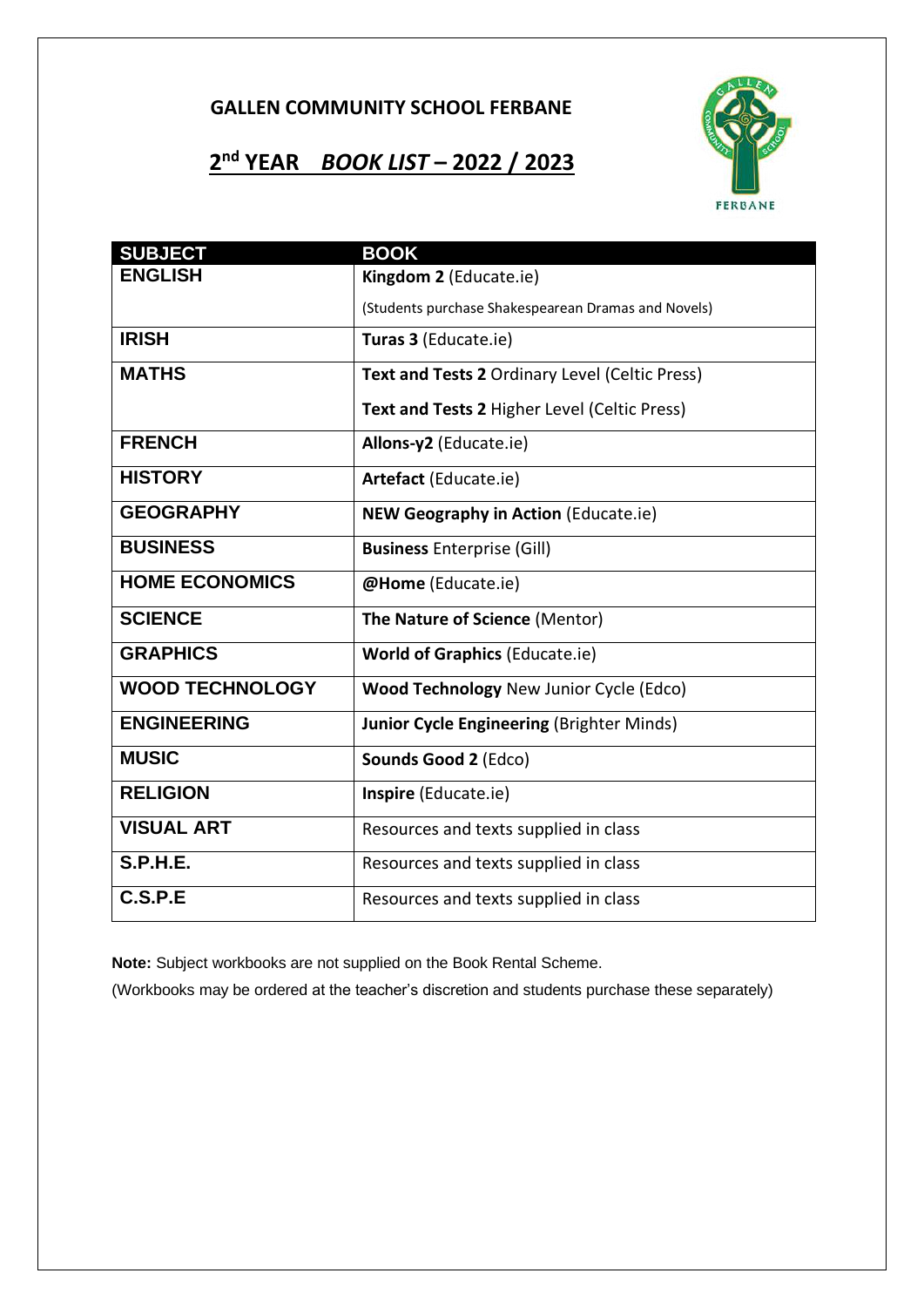## **3 rd YEAR** *BOOK LIST* **– 2022 / 2023**



| <b>SUBJECT</b>         | <b>BOOK</b>                                         |
|------------------------|-----------------------------------------------------|
| <b>ENGLISH</b>         | Kingdom 2 (Educate.ie)                              |
|                        | (Students purchase Shakespearean Dramas and Novels) |
| <b>IRISH</b>           | Turas 3 (Educate.ie)                                |
| <b>MATHS</b>           | Text and Tests 2 Ordinary Level (Celtic Press)      |
|                        | Text and Tests 2 Higher Level (Celtic Press)        |
| <b>FRENCH</b>          | <b>Resources et Revisions (Mentor)</b>              |
|                        | Allons-y2 (Educate.ie)                              |
| <b>HISTORY</b>         | Artefact (Educate.ie)                               |
| <b>GEOGRAPHY</b>       | <b>NEW Geography in Action (Educate.ie)</b>         |
| <b>BUSINESS</b>        | <b>Time for Business (Edco)</b>                     |
| <b>HOME ECONOMICS</b>  | @Home (Educate.ie)                                  |
| <b>SCIENCE</b>         | The Nature of Science (Mentor)                      |
| <b>GRAPHICS</b>        | <b>World of Graphics (Educate.ie)</b>               |
| <b>WOOD TECHNOLOGY</b> | <b>Wood Technology New Junior Cycle (Edco)</b>      |
| <b>ENGINEERING</b>     | <b>New Basic Engineering (CJ Fallon)</b>            |
| <b>MUSIC</b>           | Sounds Good 2 (Edco)                                |
| <b>RELIGION</b>        | Inspire (Educate.ie)                                |
| <b>VISUAL ART</b>      | Resources and texts supplied in class               |
| C.S.P.E.               | Resources and texts supplied in class               |
| <b>S.P.H.E.</b>        | Resources and texts supplied in class               |

**Note:** Subject workbooks are not supplied on the Book Rental Scheme.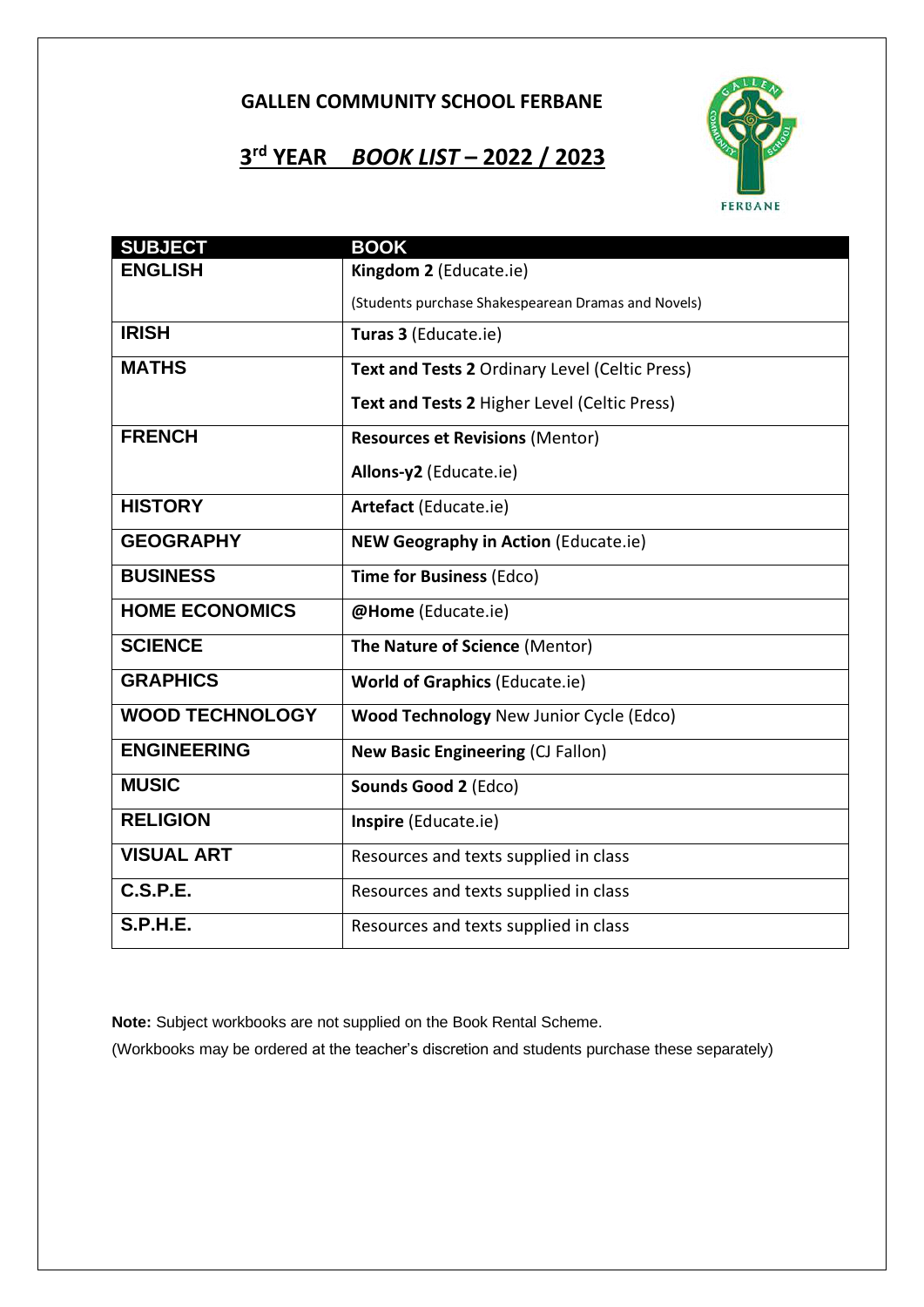

# **Transition Year** *BOOK LIST* **– 2022 / 2023**

| <b>SUBJECT</b> | <b>BOOK</b>                                                |
|----------------|------------------------------------------------------------|
| <b>IRISH</b>   | <b>Taiscéal</b>                                            |
|                | <b>Publisher: CJ Fallon</b>                                |
|                | Author: Emma Ní Nualláin agus Oisín Mac Cinnéide           |
|                | Students contribute €10 towards the purchase of this book. |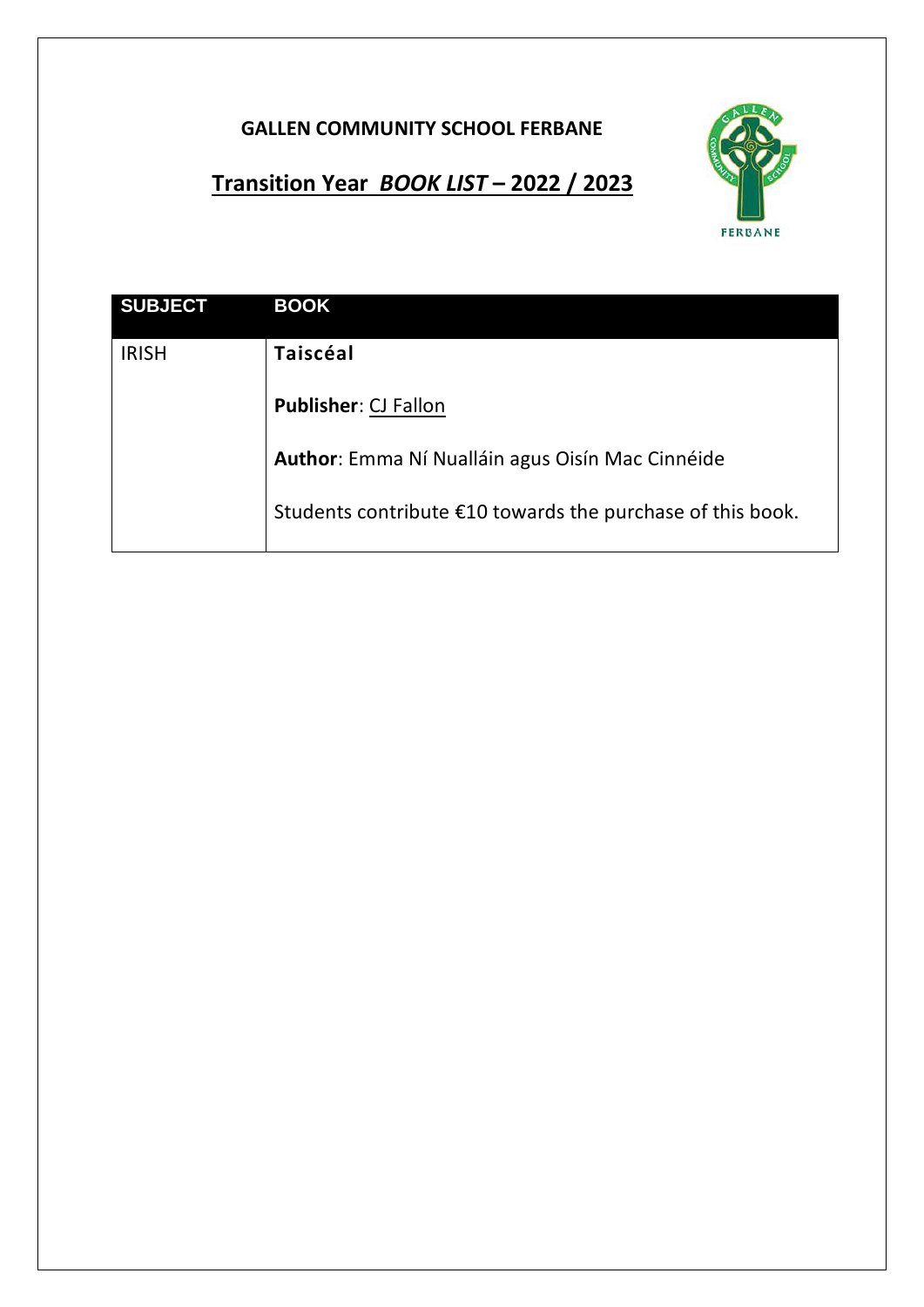## **5 th Year** *BOOK LIST* **– 2022 / 2023**



| <b>Subject</b>        | <b>Book</b>                                                                       |
|-----------------------|-----------------------------------------------------------------------------------|
| <b>ENGLISH</b>        | Poetry New Explorations, Complete LC Poetry (Gill)                                |
|                       | Shakespearean Drama Hamlet (Mentor)                                               |
|                       | Excellence in Texts, Hamlet, 2024, + comparative text notes (educate.ie)          |
| <b>IRISH</b>          | Spreagadh Textbook, Ordinary Level (Gill)                                         |
|                       |                                                                                   |
|                       | Samhlaoicht Textbook, Higher Level (Gill)                                         |
| <b>MATHS</b>          | Active Maths 3, Book 1, (2014+), Ordinary Level, (Folens)                         |
|                       | Active Maths 3, Book 2, (2014+), Ordinary Level, (Folens)                         |
|                       |                                                                                   |
|                       | Active Maths 4, Book 1, (2014+), Higher Level, (Folens)                           |
|                       | Active Maths 4, Book 2, (2014+), Higher Level, (Folens)                           |
| <b>FRENCH</b>         | Tout va Bien!, 2 <sup>nd</sup> Edition, (Folens)                                  |
| <b>HISTORY</b>        | Modern Europe, (Dermot Lucey 4 <sup>th</sup> edition) (Gill)                      |
|                       | Modern Ireland, (Gerard Brockie & Raymond Walsh 3rd Edition) (Gill)               |
| <b>GEOGRAPHY</b>      | Earth - Michael Organ, HL & OL (Educate.ie)                                       |
| <b>BUSINESS</b>       | Ahead for Business - (Educate.ie)                                                 |
| <b>ACCOUNTANCY</b>    | <b>Accounting for Senior Cycle (Edco)</b>                                         |
| <b>HOME</b>           | <b>Complete Home Economics (Leanne Gillick &amp; Laura Healy), (educate.ie)</b>   |
| <b>ECONOMICS</b>      |                                                                                   |
| <b>PHYSICS</b>        | Real World Physics Textbook, Dan O'Regan (Folens)                                 |
| <b>BIOLOGY</b>        | Leaving Certificate Biology, HL & OL, Michael O'Callaghan (Edco)                  |
| <b>AG. SCIENCE</b>    | Breaking Ground, New Specification, LC Ag Science, 3rd Edition, (Edco)            |
| <b>CHEMISTRY</b>      | Chemistry Live! Textbook set, 2 <sup>nd</sup> Edition (Folens)                    |
|                       | Chemistry Live! Workbook, 2 <sup>nd</sup> Edition (Folens)                        |
|                       | Chemistry Live! Student Laboratory Notebook. 2 <sup>nd</sup> Edition (Folens)     |
| <b>CONSTRUCTION</b>   | Get Constructive, A modern approach to Construction Studies, HL & OL,             |
| <b>STUDIES</b>        | (Educate.ie)                                                                      |
| D. C. G.              | DCG Solutions Geometry (DCG Solutions) (Student contribute €20 towards this book) |
| <b>ENGINEERING</b>    | LC Engineering, (Brighter Minds)                                                  |
| <b>VISUAL STUDIES</b> | New Appreciating Art, Aine Ni Charthaigh, Aidan O'Sullivan, (Gill)                |
| <b>PHYSICAL</b>       | Peak Performance (Folens)                                                         |
| <b>EDUCATION</b>      |                                                                                   |
| <b>MUSIC</b>          | <b>Higgins and Higgins</b>                                                        |
|                       | <b>Notes Textbook</b>                                                             |
| <b>RELIGION</b>       | Resources and texts supplied in class                                             |